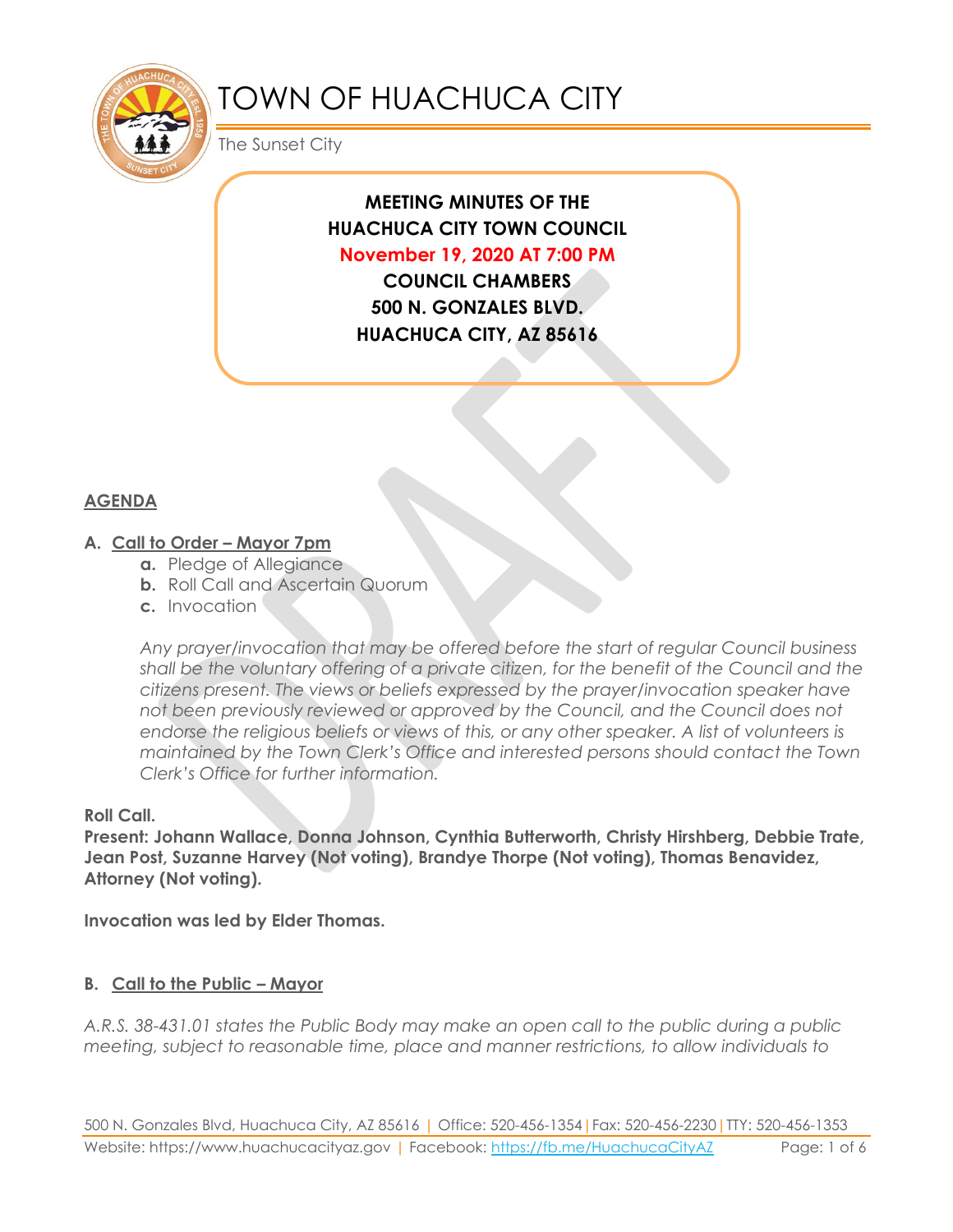*address the public body on any issue within the jurisdiction of the Public Body. At the conclusion of an open call to the public, individual members of the Public Body may respond to criticism made by those who have addressed the Public Body, may ask staff to review a matter or may ask that a matter be put on a future agenda. However, members of the Public Body shall not discuss or take legal action on matters raised during an open call to the public unless the matters are properly noticed for discussion and legal action.*

# **C. Consent Agenda - Mayor**

*All items listed in the Consent Agenda are considered routine matters and will be enacted by one motion of the Council. There will be no separate discussion of these items unless a Member of the Town Council requests that an item or items be removed for discussion. Council Members may ask questions without removal of the item from the Consent Agenda. Items removed from the Consent Agenda are considered in their normal sequence as listed on the agenda, unless called out of sequence.*

- **C.1** Consider approval of the minutes of the Regular Council meeting held on November 19, 2020, and the Work Sessions held on November 17 and November 19, 2020.
- **C.2** Consider approval of the Payment Approval Report.

**Motion:** Consent Agenda, **Action:** Open for Discussion and/or Action, **Moved by** Johann Wallace, **Seconded by** Christy Hirshberg.

**Motion:** Items on the Consent Agenda, **Action:** Approve, **Moved by** Johann Wallace, **Seconded by** Christy Hirshberg. Motion passed unanimously.

#### **D.** Unfinished Business before the Council – Mayor

*Public comment will be taken at the beginning of each agenda item, after the subject has been announced by the Mayor and explained by staff. Any citizen, who wishes, may speak one time for five minutes on each agenda item before or after Council discussion. Questions from Council Members, however, may be directed to staff or a member of the public through the Mayor at any time.*

# **E. New Business Before Council - Mayor**

*Public comment will be taken at the beginning of each agenda item, after the subject has been announced by the Mayor and explained by staff. Any citizen, who wishes, may speak one time for five minutes on each agenda item before or after Council discussion. Questions from Council Members, however, may be directed to staff or a member of the public through the Mayor at any time.*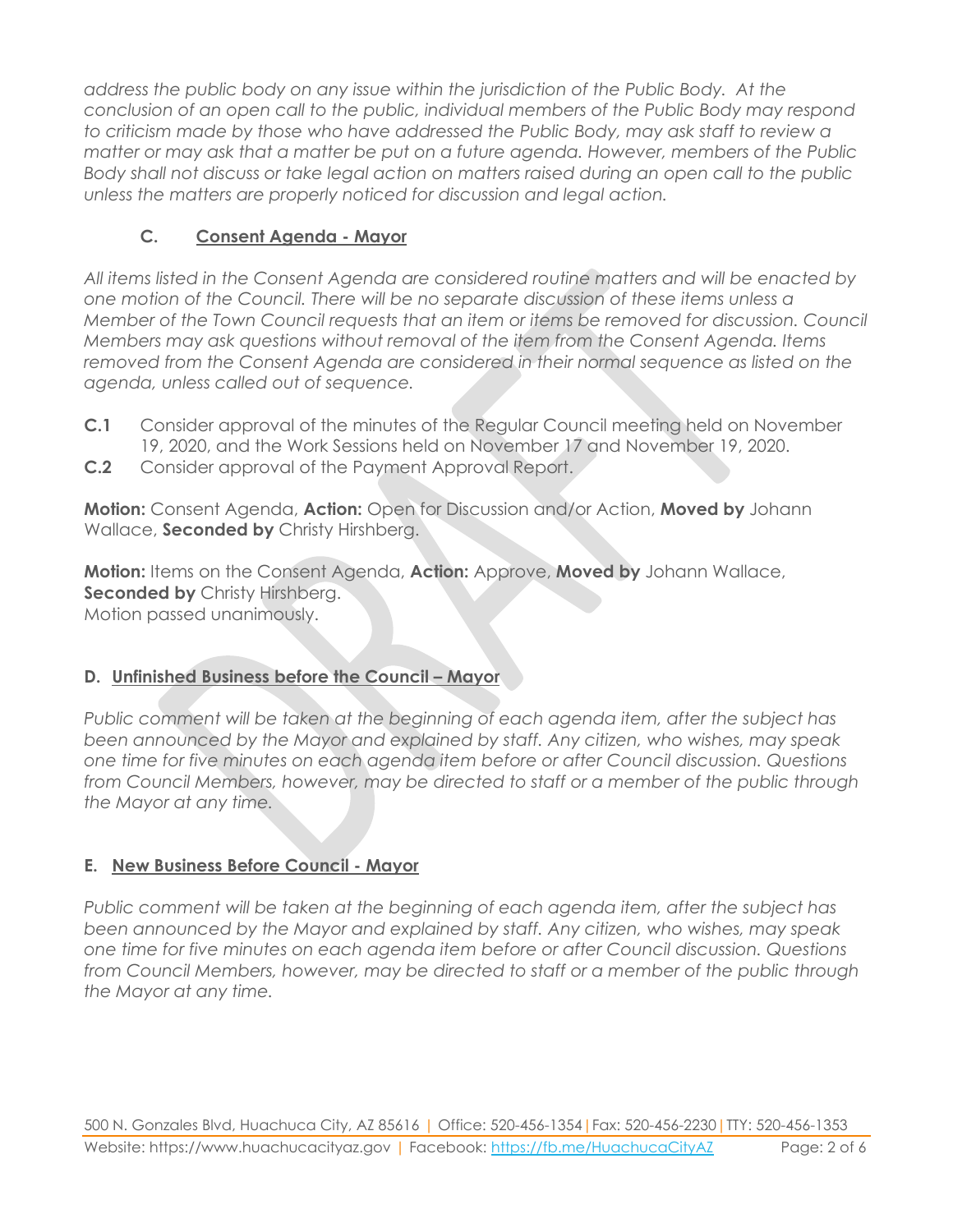**E.1 Discussion and or/Action [Spencer Forsberg]:** Mr. Forsberg will review the Town's finances for the month of October.

**Motion:** Item E.1, **Action:** Open for Discussion and/or Action, **Moved by** Johann Wallace, **Seconded by** Donna Johnson.

Mayor Wallace asks Manager Harvey to give an update of what she discussed with Mr. Forsberg, who was unable to present at this meeting due to some missing information and will instead be at the next.

Director Harvey advises that Mr. Forsberg stated that the landfill continues to bring in money. Water and Sewer is doing what it is supposed to do and bringing in money as well. He is not sure about the expenditures.

**E.2 Discussion and/or Action [Chief Thies]:** Chief Thies will present his plan for establishing a Citizens Review Board for the Police Department.

**Motion:** Item E.2, **Action:** Open for Discussion and/or Action, **Moved by** Johann Wallace, **Seconded by** Christy Hirshberg.

Chief Thies advises that he and Attorney Benavidez have been working on it. They have a template prepared. The Town needs to come up with a process regarding how complaints will be submitted to the Town. Not just Police Department complaints but all complaints. The Police Department complaints should then be brought to the Board, who will review and then bring the matter before Council. The Board will consist of 5 voting members with certain criteria that is still to be established. Board members will be vetted by Council, who will make the decision. Mr. Benavidez provided a timeline regarding length of term, so that fresh opinions are available. Mayor Wallace: I don't want to rush this. It is something new and I want to make sure we get it right. I don't see it being ready until next year, January sometime. Council will need to review this and we will need to have a Work Session. It is going to take some time. We will not be ready to start looking for someone to sit on the Board until January. We will take the time to identify other areas that need to be fixed first, like the complaint process. The complaint process would need to be fixed before we can move on with this. If you can send a digital version to Council, Council will take the month and look at it and make recommendations.

Mr. Benavidez: I think staff should be directed to come up with an administrative complaint process.

**Motion:** Develop a comprehensive complaint process for the Town that is conducive and supportive to something such as the Citizens Review Board for the Police Department, **Action:** Direct Staff, **Moved by** Johann Wallace, **Seconded by** Christy Hirshberg. Motion passed unanimously.

**E.3 Discussion and/or Action [Chief Thies]:** Chief Thies will present the newly designed sticker that will be on the new Police Department vehicles.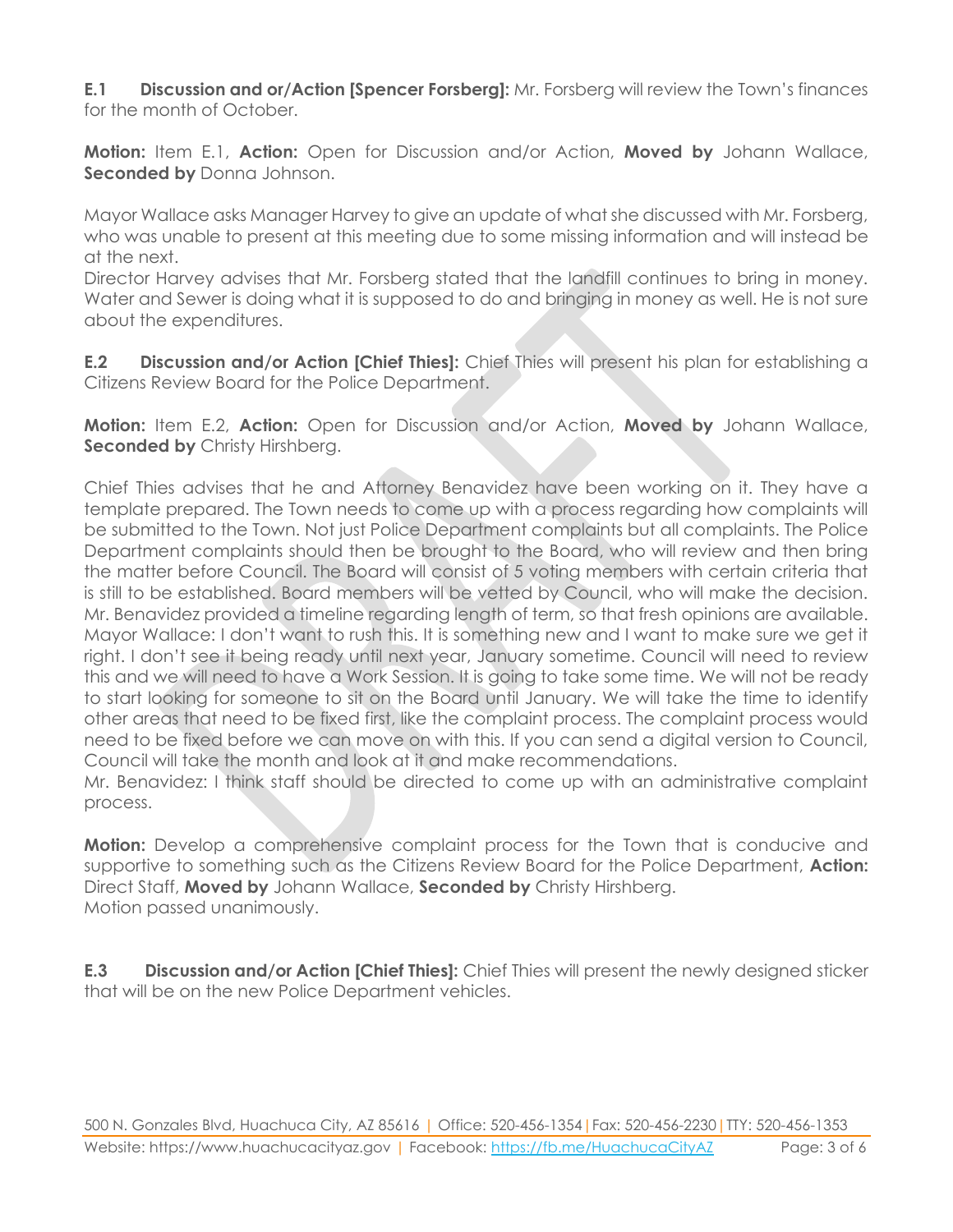**Motion:** Item E.3, **Action:** Open for Discussion and/or Action, **Moved by** Johann Wallace, **Seconded by** Donna Johnson.

Chief Thies: One of the things we needed to do when thinking of painting our new Police Department vehicles was figure out what was going to be the logo on them. What we have right now is not very impressive. With the help of our IT guy, Mayor Wallace we got our patch in a digital format, which will be a reflective decal on the driver side and passenger side. We will be putting this on all of our vehicles.

Mayor Wallace states that the Police Department has not had a digital image of their patch. We now have a good hi-resolution image of their patch, just like we have one of the Town Seal.

**E.4 Discussion and/or Action [Jay Howe]:** Director Howe will seek Council approval to move forward with the landfill expansion.

**Motion:** Item E.4, **Action:** Open for Discussion and/or Action, **Moved by** Johann Wallace, **Seconded by** Christy Hirshberg.

Mayor Wallace: We did have a Work session before this meeting to go over this. We approved the action to go ahead and move forward with the landfill expansion. When the paperwork was submitted to ADEQ it was rejected because we need to re-do all this other stuff associated with it. When the original engineering, fly-over and stuff was done in 2016, the Town paid nearly \$200,000.00 for it. It is now beyond its time of usefulness. Now we have the opportunity to spend another approximately \$95,000.00 to support the landfill expansion project.

Jay Howe: What we had discussed in the Work session was the Mayor's suggestion of going over on the one line item, where we have other line items that will cover the expense, will give a single picture of the expenditure. The money is there. I am just looking for direction to move forward.

Mayor Wallace: \$80,000.00 was budgeted for this fiscal year for the landfill expansion. There are a couple more line items where little to no money have been spent on them, so looking at the bottom line of the landfill budget, they are doing ok. I have no concerns. If we do nothing, we have until about 2041 until the landfill will have to be closed.

**Motion:** Director Howe to move forward with the landfill expansion as discussed, **Action:** Approve, **Moved by** Johann Wallace, **Seconded by** Christy Hirshberg. Motion passed unanimously.

**E.5 Discussion and/or Action [Town Attorney]:** Approval of the engagement agreement with the law firm, Greenberg Traurig, to provide special counsel services to the Town with respect to the financing agreement with the Water Infrastructure Finance Authority of Arizona ["WIFA"] the Town intends to pursue to pay for the sewer ponds closure project.

**Motion:** Item E.5, **Action:** Open for Discussion and/or Action, **Moved by** Johann Wallace, **Seconded by** Donna Johnson.

Mr. Benavidez advises that these transactions are handled by special council. Municipalities get experts to negotiate financing agreements. It's not something he can advise on because he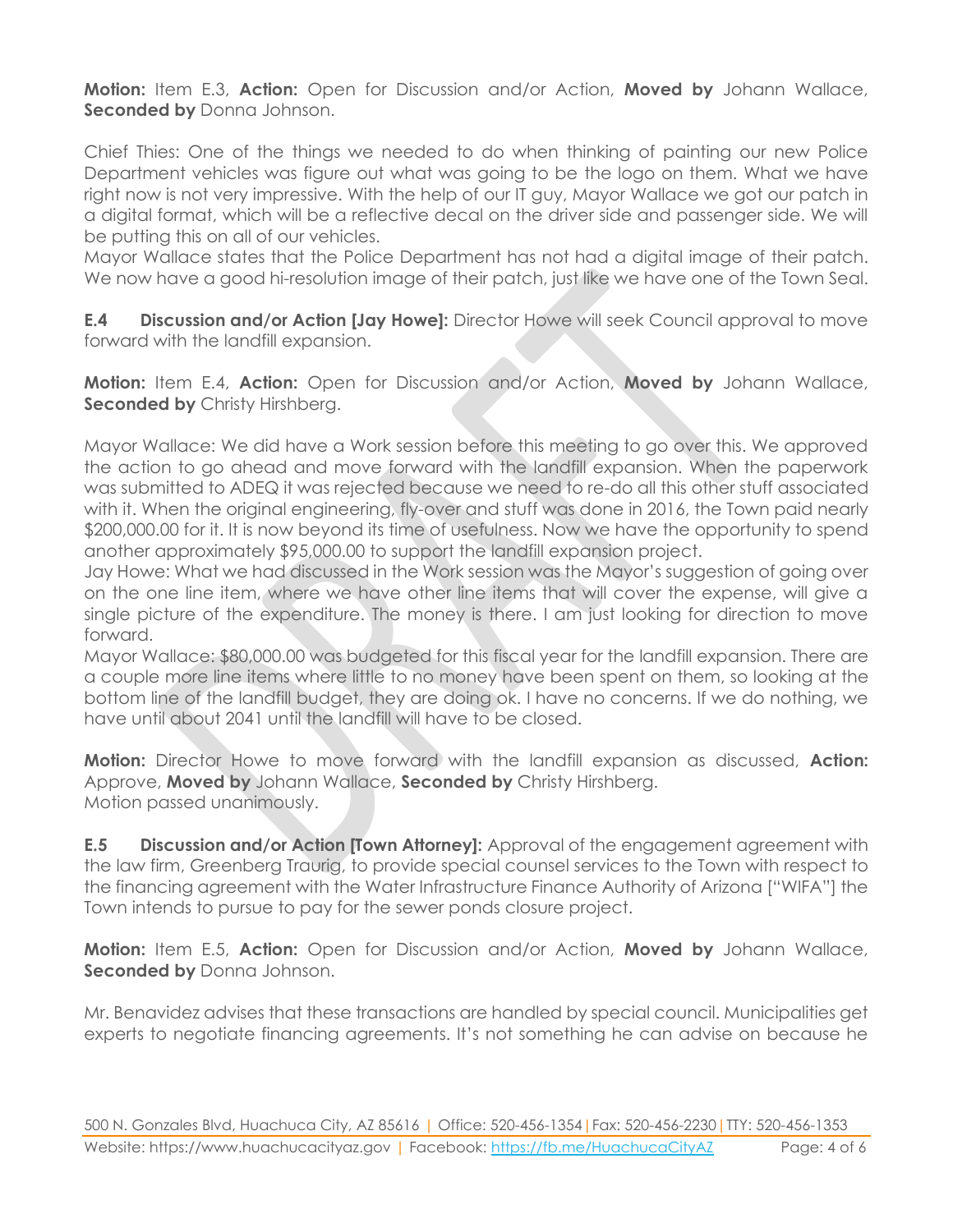does not have that experience. We have worked with this firm in the past. If they don't close on the deal, they don't get paid.

**Motion:** Engagement agreement with the law firm Greenberg Traurig, **Action:** Approve, **Moved by** Johann Wallace, **Seconded by** Donna Johnson. Motion passed unanimously.

**E.6 Discussion and/or Action [Manager Harvey]:** Approval of Resolution No. 2020-28 authorizing the Town to apply for a 1.8 million dollar loan from the Clean Water State Revolving Fund, through WIFA, to pay for the sewer ponds closure project.

**Motion:** Item E.6, **Action:** Open for Discussion and/or Action, **Moved by** Johann Wallace, **Seconded by** Donna Johnson.

Manager Harvey advises that this is what we must do to close the sewer ponds. We must close and cover the sewer ponds. We have been ordered to do so by ADEQ. We have to submit this with our preliminary application. We hope to submit the preliminary application tomorrow if we get this resolution approved.

**Motion:** Resolution 2020-28, **Action:** Approve, **Moved by** Johann Wallace, **Seconded by** Donna Johnson.

Motion passed unanimously.

# **F. Department Director Reports**

Dr. Johnson has been working with FEMA regarding the flood zones.

Director Howe advises the Border Wall Project is winding down.

Director Harvey invites Council to the staff potluck on December 21st, to include an ugly sweater contest. We are facing staffing challenges, we need a Finance Clerk, Bus Driver, Landfill Operator and Library Director. We are looking at contracting out for some help in between. This shows that we can't only have one person who knows how to do critical tasks, critical tasks require more than one person. Please be patient with us, we do have a plan. Clerk Thorpe advises that Antelope Run Electric will be out tomorrow to hang the lights on the tree. The parade looks like it will be very large, we have a lot of people who want to participate.

Manager Harvey also advises that a mitigation plan has been sent, to comply with Governor Ducey's new Proclamation.

# **G. Items to be placed on future agendas**

# **H. Reports of Current Events by Council**

Councilmember Hirshberg confirms that we are going to have a large parade. The tractor club is putting 7 tractors in the parade. Safeway said they would give us \$20 but when I got there they gave me \$25 towards the Christmas parade, to have cookies and hot chocolate afterward. Everyone is welcome to participate. Each year at my work we adopt a family in need, and this year I didn't know of a family so I asked Chief Thies. He knows of 2 families who need help and he also was able to get Target to sponsor a \$200.00/family shop with a cop event.